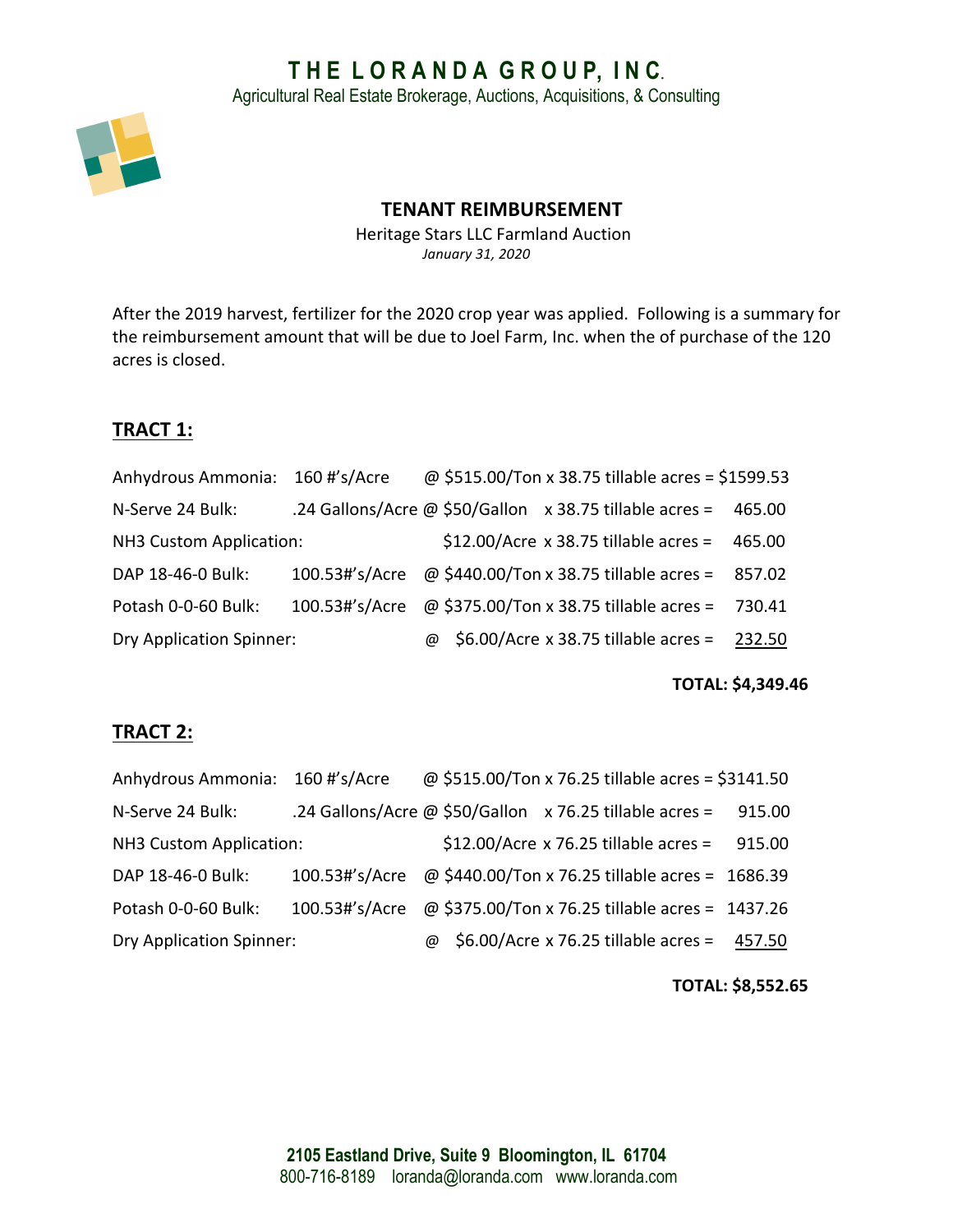| Ag-Land FS, Inc. - Armington<br>4139 Minier Rd.          | Invoice                         | 76009643                            |
|----------------------------------------------------------|---------------------------------|-------------------------------------|
| Armington IL 61721<br>(309) 392-2314 Fax: (309) 392-3244 | <b>Invoice Date</b><br>Due Date | 12/17/2019<br>02/25/2020<br>REGULAR |
|                                                          | Customer ID                     | 3567082                             |
|                                                          | Salesperson                     | 0032                                |
| <b>JOEL FARM INC</b>                                     | Shipping Loc.                   | 076                                 |
| PO BOX 56                                                | Field ID                        | Hstar Heritage Star                 |
| ATLANTA, IL 61723                                        | Acres                           | 115                                 |

| Quantity  | <b>Description</b> |                         | <b>Unit Price</b> | Total \$ |  |
|-----------|--------------------|-------------------------|-------------------|----------|--|
| 18435.000 | LB.                | * Anhydrous Ammonia 82% | 515.00 /TN        | 4.747.01 |  |
| 27.500    | GL                 | N-Serve 24 Bulk         | 50.00 /GL         | 1.375.00 |  |
| 115.000   | - AC-              | Custom Application NH3  | 12.00 /AC         | 1.380.00 |  |

**Amount Due** 7,502.01

**Remit To: Ag-Land FS, Inc.<br>4139 Minier Rd.<br>Armington IL 61721<br>Phone #: (309) 392-2314** 

**JOEL FARM INC** 

Invoice

76009643